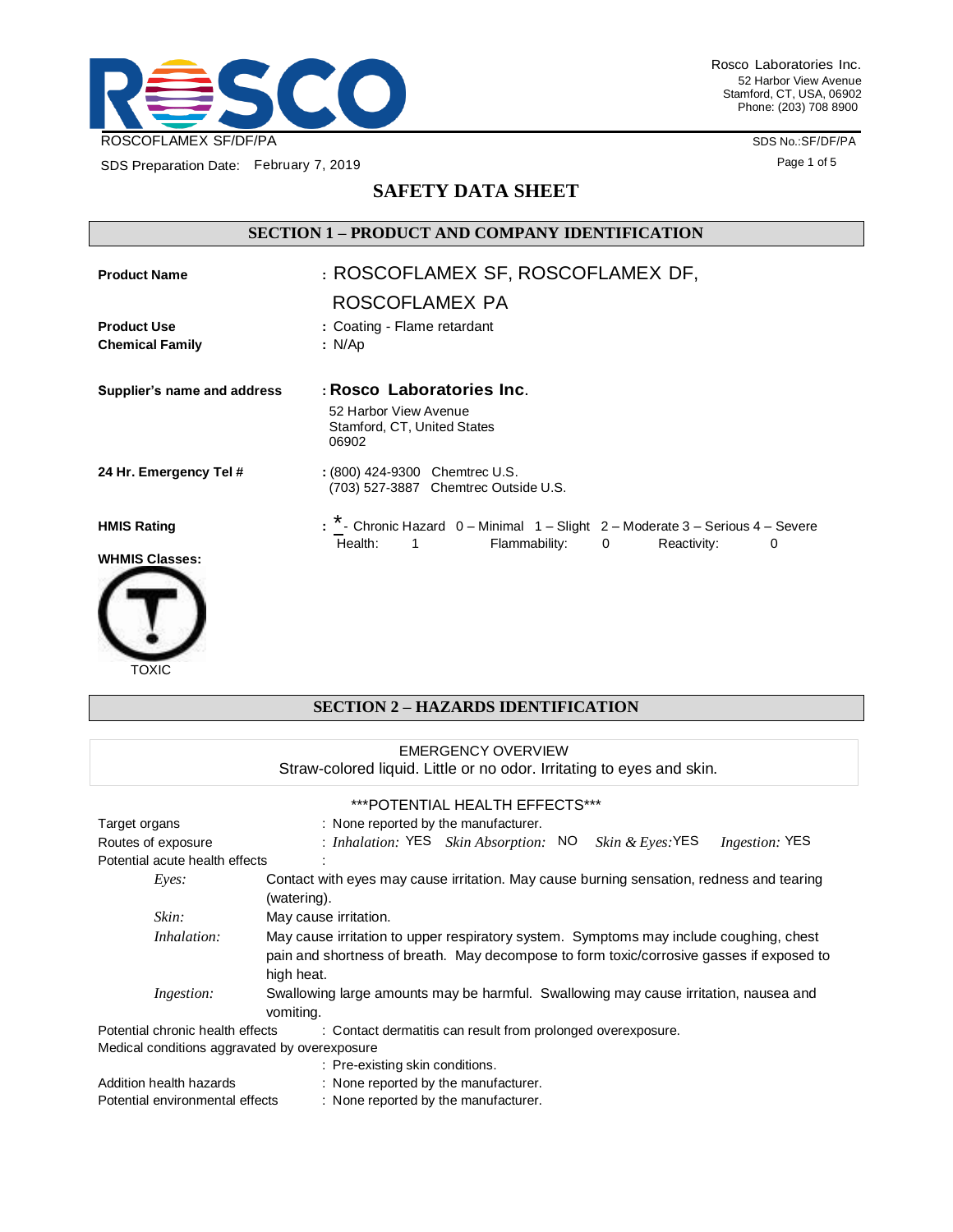

SDS Preparation Date: February 7, 2019

Rosco Laboratories Inc. 52 Harbor View Avenue Stamford, CT, USA, 06902 Phone: (203) 708 8900

SDS No.:SF/DF/PA

Page 2 of 5

**SECTION 3 – COMPOSITION/INFORMATION ON INGREDIENTS**

|                  |              |                | <b>ACGIH TLV</b> |             |      | <b>OSHA PEL</b> |
|------------------|--------------|----------------|------------------|-------------|------|-----------------|
| Ingredients      | <u>CAS #</u> | % (weight)     | <b>TWA</b>       | <u>STEL</u> | PEL  | <b>STEL</b>     |
| Ammonium bromide | 12124-97-9   | $5.00 - 10.00$ | N/Av             | N/Av        | N/Av | N/Av            |

|                     | <b>SECTION 4 – FIRST AID MEASURES</b>                                                                                                                                                                                         |
|---------------------|-------------------------------------------------------------------------------------------------------------------------------------------------------------------------------------------------------------------------------|
| Inhalation          | : If inhaled, move to fresh air. If irritation persists, seek prompt medical attention.                                                                                                                                       |
| Skin contact        | : Wash affected areas with soap and water. Remove and wash contaminated clothing<br>before re-use.                                                                                                                            |
| Eye contact         | : Rinse immediately with plenty of water for at least 15 minutes. If irritation persists,<br>seek prompt medical attention.                                                                                                   |
| Ingestion           | : Call a physician or Poison Control Centre immediately. Dilute with large quantities of<br>water or milk. Never give anything by mouth to an unconscious person. Induce<br>vomiting if and as directed by medical personnel. |
| Notes for physician | : Low degree of toxicity.                                                                                                                                                                                                     |

| <b>SECTION 5 – FIRE FIGHTING MEASURES</b>                                                                         |                                                                                                                                                                                                                                                                                                                                                                                                           |                                                    |  |  |
|-------------------------------------------------------------------------------------------------------------------|-----------------------------------------------------------------------------------------------------------------------------------------------------------------------------------------------------------------------------------------------------------------------------------------------------------------------------------------------------------------------------------------------------------|----------------------------------------------------|--|--|
| Fire hazards/conditions of flammability: Not flammable under normal conditions of handling. May decompose to form |                                                                                                                                                                                                                                                                                                                                                                                                           |                                                    |  |  |
|                                                                                                                   | toxic/corrosive gasses if exposed to high heat.                                                                                                                                                                                                                                                                                                                                                           |                                                    |  |  |
| Flammability classification (OSHA 29 CFR 1910. 1200)                                                              |                                                                                                                                                                                                                                                                                                                                                                                                           |                                                    |  |  |
|                                                                                                                   | : Not flammable.                                                                                                                                                                                                                                                                                                                                                                                          |                                                    |  |  |
| Flash point                                                                                                       | : Not applicable.                                                                                                                                                                                                                                                                                                                                                                                         |                                                    |  |  |
| Flash point Method                                                                                                | : Not applicable.                                                                                                                                                                                                                                                                                                                                                                                         | Auto-ignition temperature : Not available.         |  |  |
| Lower flammable limit (% by vol.)                                                                                 | : Not applicable.                                                                                                                                                                                                                                                                                                                                                                                         | Upper flammable limit (% by vol.)                  |  |  |
|                                                                                                                   |                                                                                                                                                                                                                                                                                                                                                                                                           | : Not applicable.                                  |  |  |
| Suitable extinguishing media                                                                                      | : Use media suitable to the surrounding fire such as water fog or fine spray, alcohol                                                                                                                                                                                                                                                                                                                     |                                                    |  |  |
| foams, carbon dioxide and dry chemical.                                                                           |                                                                                                                                                                                                                                                                                                                                                                                                           |                                                    |  |  |
| Explosion data: Sensitivity to mechanical impact / static discharge                                               |                                                                                                                                                                                                                                                                                                                                                                                                           |                                                    |  |  |
|                                                                                                                   | : Not sensitive to static discharge or mechanical impact under normal conditions of use<br>and handling.                                                                                                                                                                                                                                                                                                  |                                                    |  |  |
| Special fire-fighting procedures/equipment                                                                        |                                                                                                                                                                                                                                                                                                                                                                                                           |                                                    |  |  |
|                                                                                                                   | : In case of fire, evacuate area. Firefighters should wear self-contained breathing<br>apparatus (SCBA). In confined spaces or where the risk of skin exposure is much higher<br>(e.g. handling bulk material), impervious clothing should also be worn. Use self-contained<br>breathing apparatus for entry into confined space, for other poorly ventilated areas or for<br>large spill clean-up sites. |                                                    |  |  |
| Hazardous combustion products                                                                                     |                                                                                                                                                                                                                                                                                                                                                                                                           | : Thermal decomposition products include: Ammonia. |  |  |
| Oxidizing properties                                                                                              | : None.                                                                                                                                                                                                                                                                                                                                                                                                   |                                                    |  |  |

|                           | <b>SECTION 6 - ACCIDENTAL RELEASE MEASURES</b>                                                                                                                                    |
|---------------------------|-----------------------------------------------------------------------------------------------------------------------------------------------------------------------------------|
| Personal precautions      | : Wear suitable protective clothing (see Section 8).                                                                                                                              |
| Environmental precautions | : If necessary, dike well ahead of the spill to prevent runoff into drains, sewers, or any<br>natural waterway or drinking supply.                                                |
| Spill response/cleanup    | : Absorb material with mop or sponge. Place contaminated material in sealed containers<br>for disposal. Wash area thoroughly with a detergent solution and rinse well with water. |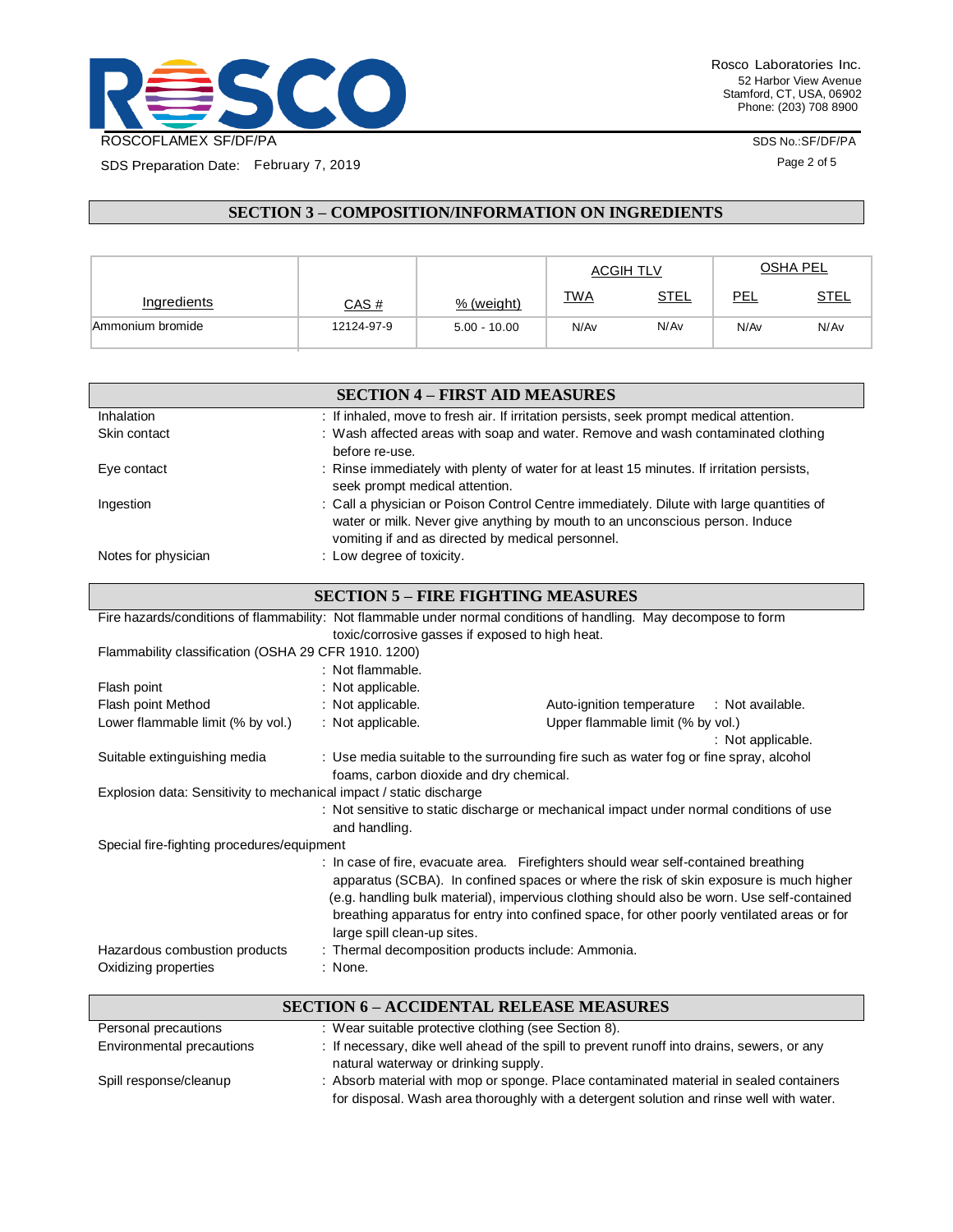

Rosco Laboratories Inc. 52 Harbor View Avenue Stamford, CT, USA, 06902 Phone: (203) 708 8900

> SDS No.:SF/DF/PA Page 3 of 5

SDS Preparation Date: February 7, 2019

Containment : Place in an approved metal container. Seal the container.

|                             | <b>SECTION 7 - HANDLING AND STORAGE</b>                                                                                                                                                                |
|-----------------------------|--------------------------------------------------------------------------------------------------------------------------------------------------------------------------------------------------------|
| Safe Handling procedures    | : Do not ingest. Avoid prolonged, direct contact with skin. Keep containers closed<br>when not in use. Use with adequate ventilation. Do not breathe vapors or spray mist.<br>Avoid contact with eyes. |
| Storage requirements        | : Store in a cool, dry, well-ventilated area. Do not freeze. Inspect periodically for damage<br>or leaks.                                                                                              |
| Incompatible materials      | : Incompatible with strong acids and bases.                                                                                                                                                            |
| Special packaging materials | : Liquid-proof glass, plastic or non-corrodible metal containers are recommended.                                                                                                                      |

## **SECTION 8 – EXPOSURE CONTROLS AND PERSONAL PROTECTION**

|                                | Ventilation and engineering measures: General mechanical ventilation is sufficient for use with this product. Provide adequate                        |
|--------------------------------|-------------------------------------------------------------------------------------------------------------------------------------------------------|
|                                | cross air circulation. Ensure fresh air during application and drying (for example, by                                                                |
|                                | opening all windows and doors or using mechanical ventilation).                                                                                       |
| Respiratory protection         | : Not required under normal conditions of handling. Use NIOSH/MSHA approved                                                                           |
|                                | full-face respirator with an organic vapor cartridge if the recommended exposure limit is<br>exceeded.                                                |
| Skin protection                | : Wear impervious gloves, such as neoprene or nitrile rubber.                                                                                         |
| Eye / face protection          | : Safety glasses with side shields should be used with this product. Chemical splash<br>goggles are recommended.                                      |
| Other protective equipment     | : Emergency showers and eyewash facilities should be nearby. Wear appropriate<br>impermeable clothing to prevent prolonged and repeated skin contact. |
| General hygiene considerations | : Wash hands thoroughly after using this product, and before eating, drinking or smoking.<br>Wash hands before breaks and at the end of workday.      |

| <b>SECTION 9 - PHYSICAL AND CHEMICAL PROPERTIES</b>                                |                      |                                       |                              |  |
|------------------------------------------------------------------------------------|----------------------|---------------------------------------|------------------------------|--|
| Physical state                                                                     | : Liquid             | Appearance                            | : Pale straw-colored liquid. |  |
| Odor                                                                               | : Little or no odor. | Odor threshold                        | : Not available.             |  |
| pH                                                                                 | : 7.1                |                                       |                              |  |
| Boiling point                                                                      | : 100 $^{\circ}$ C   | Specific gravity                      | :1                           |  |
| Melting/Freezing point                                                             | : 0 °C               | Coefficient of water/oil distribution |                              |  |
|                                                                                    |                      |                                       | : Not available.             |  |
| Vapor pressure (mmHg @20°C/68°F): Equal to water.                                  |                      | Solubility in water                   | : Complete.                  |  |
| Vapor density $(Air = 1)$                                                          | : Equal to water.    | Evaporation rate (n-Butyl acetate= 1) |                              |  |
|                                                                                    |                      |                                       | : Equal to water.            |  |
| Volatile organic Compounds (VOC's) (Ibs/gal: g/l)                                  |                      | Volatiles (% by weight)               | : 0%                         |  |
|                                                                                    | : Not available.     |                                       |                              |  |
| Viscosity                                                                          | : Not available.     |                                       |                              |  |
| Special Remarks On Fire Hazards<br>: Not flammable under normal conditions of use. |                      |                                       |                              |  |

## **SECTION 10 – REACTIVITY AND STABILITY DATA**

| Stability and reactivity | : Stable under normal conditions.                                                             |
|--------------------------|-----------------------------------------------------------------------------------------------|
| Hazardous polymerization | $\therefore$ Will not occur.                                                                  |
| Conditions to avoid      | : None reported by the manufacture.                                                           |
|                          | Materials to Avoid and Incompatibility : Incompatible with strong acids and oxidizing agents. |
|                          | Hazardous decomposition products : Thermal decomposition products include: Ammonia.           |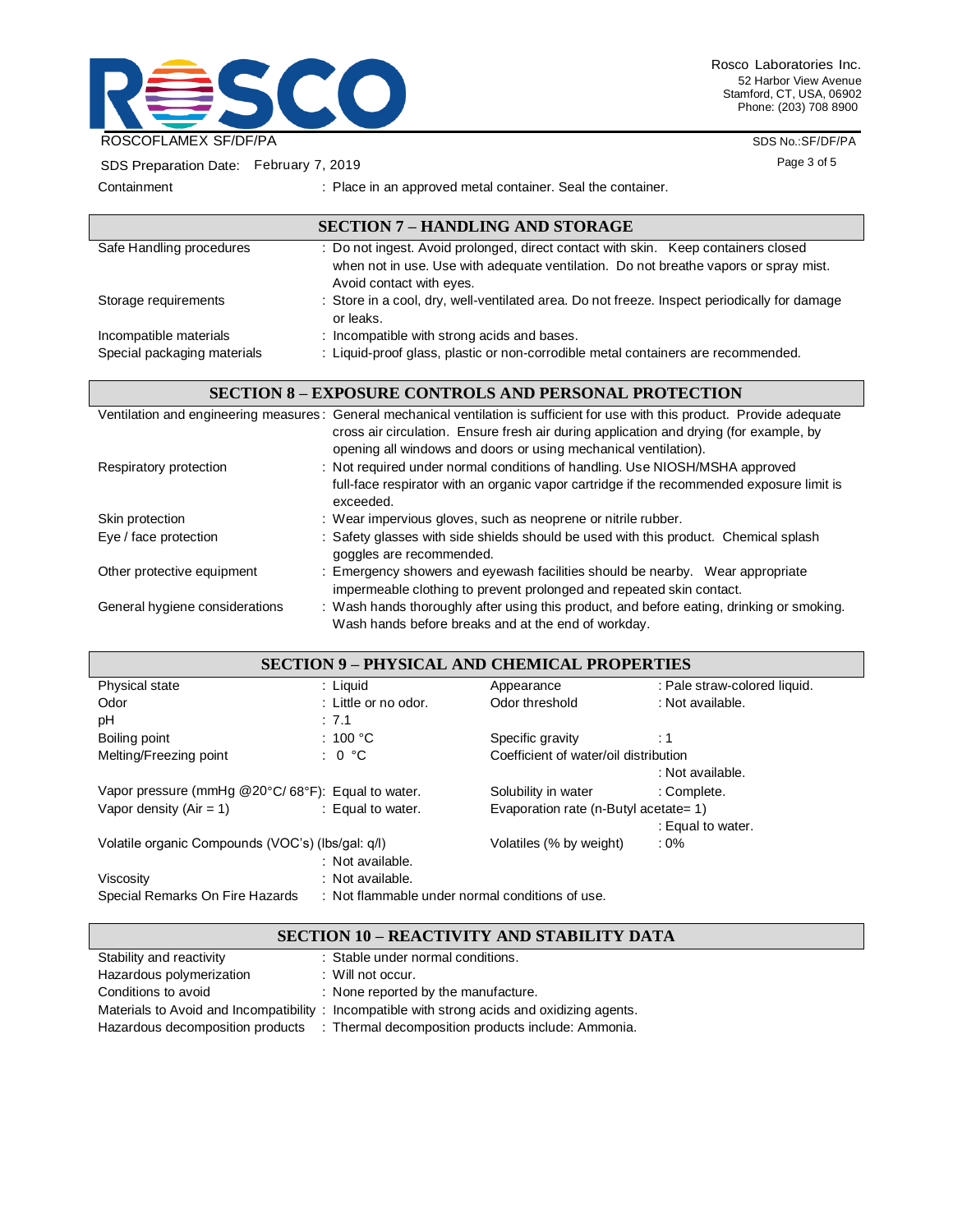

SDS No.:SF/DF/PA

Page 4 of 5

SDS Preparation Date: February 7, 2019

# **SECTION 11 – TOXICOLOGICAL INFORMATION**

|                                                                                         | $LC_{50}(4hr)$                                                                                                                                                  | $LD_{50}$  |        |  |  |
|-----------------------------------------------------------------------------------------|-----------------------------------------------------------------------------------------------------------------------------------------------------------------|------------|--------|--|--|
| Ingredients                                                                             | inh, rat                                                                                                                                                        | oral       | dermal |  |  |
| Ammonium bromide                                                                        | N/Av                                                                                                                                                            | 2700 mg/kg | N/Av   |  |  |
| Toxicological data                                                                      | : Low order of toxicity for normal industrial handling.                                                                                                         |            |        |  |  |
| Carcinogenic status<br>Reproductive effects                                             | : No components are listed as carcinogens by ACGIH, IARC, OSHA or NTP.<br>: Not expected to have other reproductive effects.                                    |            |        |  |  |
| Teratogenicity<br>Mutagenicity                                                          | : Not expected to be a teratogen.<br>: Not expected to be mutagenic in humans.                                                                                  |            |        |  |  |
| Reproductive effects<br>Irritancy<br>Sensitization to material<br>Synergistic materials | : Not expected to have other reproductive effects.<br>: Irritating to eyes, respiratory system and skin.<br>: Not expected to be a sensitizer.<br>: None known. |            |        |  |  |

### **SECTION 12 – ECOLOGICAL INFORMATION**

| Environmental effects                   | : None known or reported by the manufacturer. However, it is recommended not to allow |
|-----------------------------------------|---------------------------------------------------------------------------------------|
|                                         | the material to enter the environment.                                                |
| Important environmental characteristics |                                                                                       |
|                                         | : None known or reported by the manufacturer.                                         |
| Ecotoxicological                        | : No data is available on the product itself.                                         |
|                                         |                                                                                       |

## **SECTION 13 – DISPOSAL CONSIDERATIONS**

| Handling for Disposal | : See Section 7 (Handling and Storage) for further details.                                   |
|-----------------------|-----------------------------------------------------------------------------------------------|
| Methods of Disposal   | : Dispose in accordance with all applicable federal, state, provincial and local regulations. |
|                       | Contact your local, state, provincial or federal environmental agency for specific rules.     |

# **SECTION 14 – TRANSPORTATION INFORMATION**

| Regulatory<br>Information               | <b>UN Number</b> | Shipping Name  | Class         | Packing<br>Group | Label |
|-----------------------------------------|------------------|----------------|---------------|------------------|-------|
| <b>TDG</b>                              | None             | Not regulated. | Not regulated | -None-           |       |
| <b>TDG</b><br>Additional<br>information | None.            |                |               |                  |       |
| 49CFR/DOT                               | None             | Not regulated. | Not regulated | -None-           |       |
| 49CFR/DOT<br>Additional<br>information  | None.            |                |               |                  |       |
| <b>ICAO/IATA</b>                        | None             | Not regulated. | Not regulated | -None-           |       |